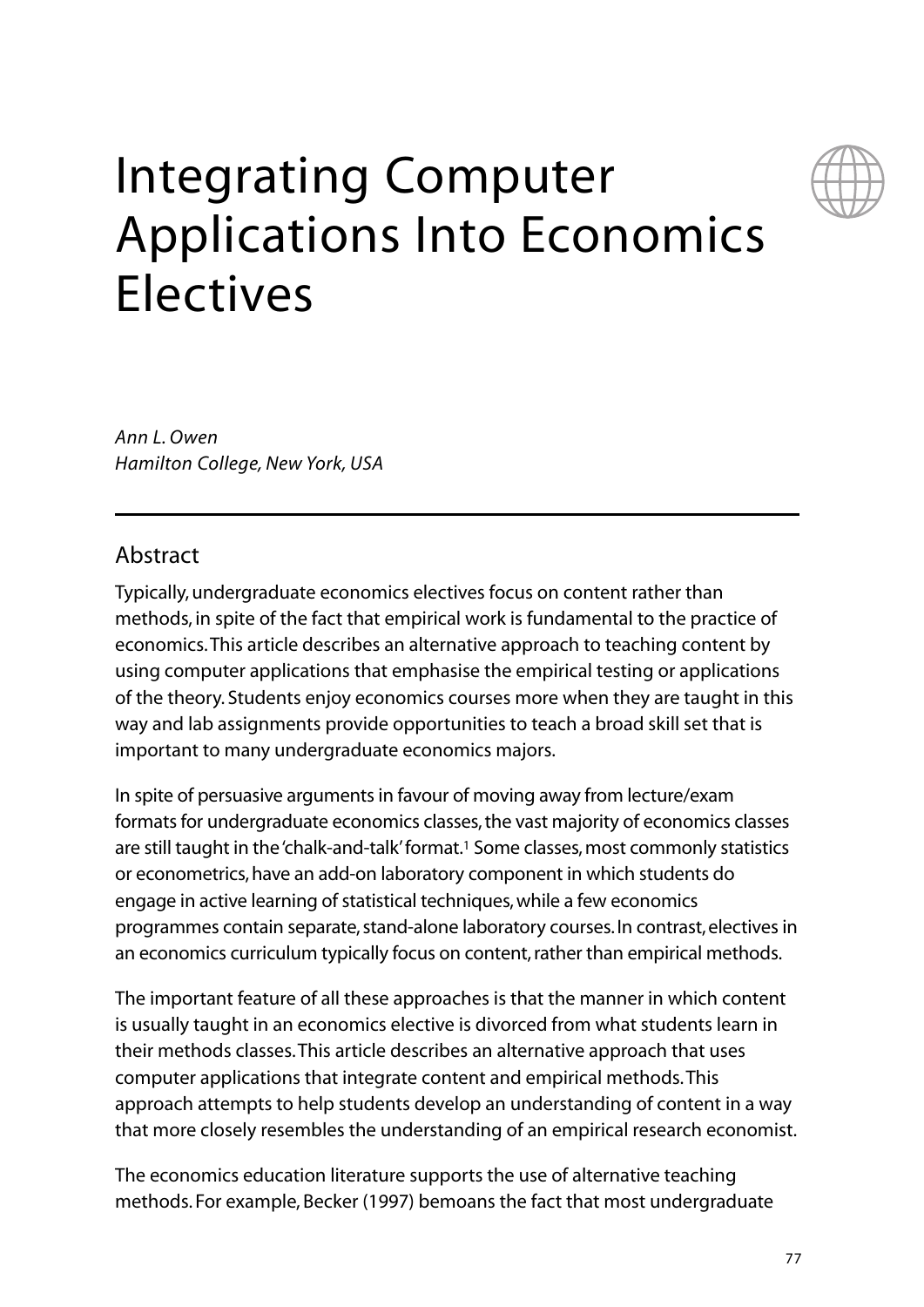economics courses are taught with lecture methods and urges academic economists to adopt more active, hand-on teaching techniques. Salemi (2002) makes a strong case for active involvement of students in the classroom, citing work of educational psychologists and instructional specialists, while Simkins (1999) argues similarly that 'meaningful learning' requires the student to actively participate in the experience.

While these and many other articles provide evidence for the need for active learning generally, several other articles discuss specifically the use of computer applications or labs in the economics curriculum. King and LaRoe (1991) describe the economics curriculum at Denison University that requires students to take a number of lab courses as part of the economics major and presents some informal evidence about the effectiveness of this departure from the traditional curriculum. The method described in this paper shares many similarities with the approach described in King and LaRoe. However, the exercises described here are slightly more sophisticated and occur within the class, not in a separate lab period. In the same vein, Santos and Lavin (2004) describe a research curriculum that teaches students how to find and chart macroeconomic data, access journal articles and write papers on economic issues.

They present some evidence that this technique helps students achieve 'deep learning'. One final example of the effectiveness of computer applications is found in Kendrick, Mercado and Amman (2006).They provide a series of examples using computational economics that allow students to be creative and become more deeply involved in their own education.With this literature in mind, this paper describes one technique, integrating computer applications, that also encourages active learning in economics electives courses.The second section of this paper describes the overall structure of a lab based course.The third section discusses features of a good lab assignment for an elective class.The fourth section provides benefits and drawbacks of this approach.The fifth section discusses some details of this method applied to a course in economic growth.The sixth section provides some preliminary evaluation of this technique, and the seventh section offers a concluding thought. Example assignments are included in the appendices.

### Structure of a lab-based elective

Although labs play a central role in a lab-based course, they do not need to dominate the class. In my course in economic growth (described in more detail later), students complete four labs during the course of the semester with a partner and then complete one lab by themselves in lieu of a final exam. In total, all five labs count for 25% of the course grade. In addition, students are assigned a 15 to 20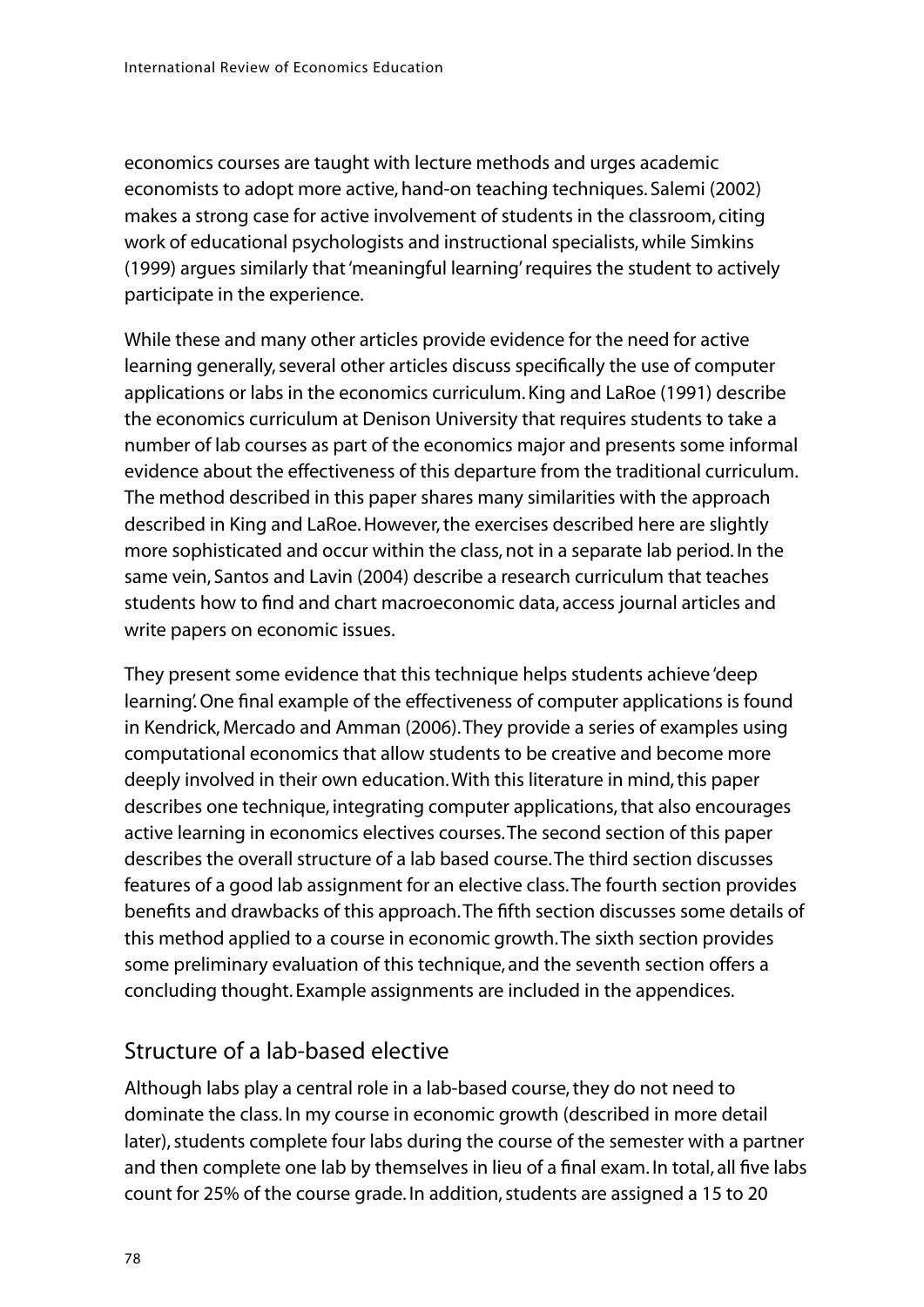page final paper (25% of the course grade) in which they are required to use regression analysis as evidence for at least one of the points made in the paper. In this upper-level elective, students are also given a take-home midterm, which takes the form of a five-page essay (20% of the grade), assigned to give an oral presentation of a journal article (10%), take two quizzes early in the semester (5%) and are given a participation grade (15%).

Most of the students in the class are accustomed to the lecture/exam format in their economics classes and the quizzes serve the purpose early in the semester to transition them to a format that relies more heavily on papers, presentations and participation (i.e. poor performance on the quizzes signals the need for increased effort).This structure is facilitated by the fact that the class is relatively small, with approximately 20 students.This particular course is taught at a highly selective liberal arts college and the prerequisites include intermediate macroeconomics and microeconomics as well as economic statistics. Instructors with less able or prepared students may wish to substitute additional quizzes, in-class exams or problem sets that rely on the more straightforward textbook material for some of the paper and presentation assignments.

Furthermore, lab assignments can be tailored to the sophistication of the students; assignments can focus more on descriptive statistics and graphing for students who are not familiar with multiple regression anlaysis.

Only five class periods are designated as labs, with the purpose of the lab periods being simply to get the students started on the assignment.The topic of regression analysis does spill over into other class periods in a variety of ways and some modification to traditional lecture notes is required to integrate the lab experience into the course content. First, students often ask questions about the lab in subsequent class periods, especially when the topic of the class is related to their labs. In addition, in order to integrate the labs into the course content, current and previous labs are often referenced in relation to the theory being discussed.The nature of the lecture is also geared towards students who will do empirical work as some time is spent discussing the empirical implications of the theory discussed. Furthermore, the articles that students present are carefully selected to include relatively simple but clever empirical strategies that the students explain to their classmates. Finally, econometric issues are discussed in class on an as-needed basis.

Students in the class use the menu-driven STATA, which they learned in their economic statistics class.The class requires access to a computer lab at least five times during the semester. Students work in pairs during the lab period so only one computer for every two students is required.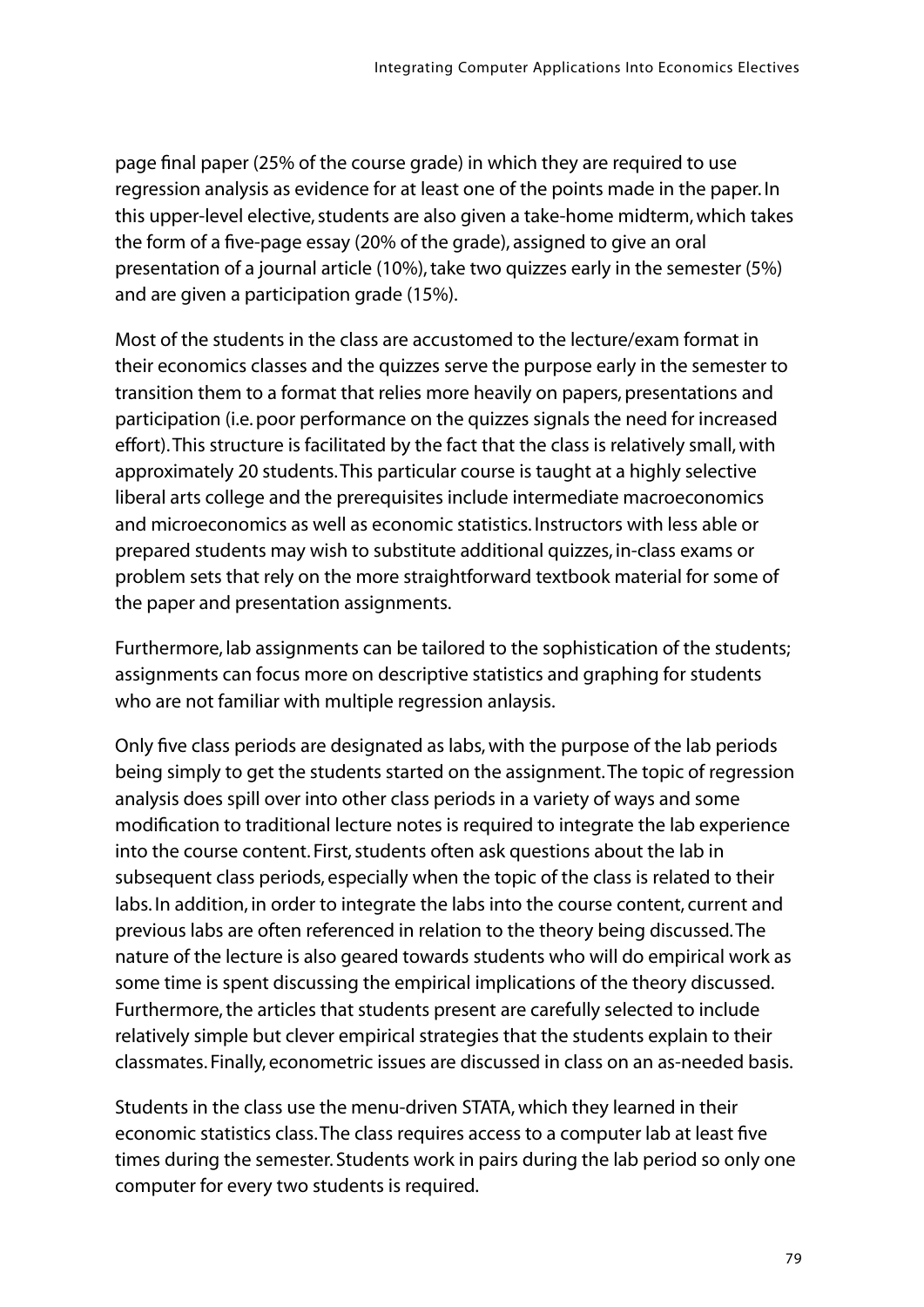# Features of a good lab assignment intended to teach theory

The lab assignments in such a course consist of a small number of open-ended questions that students are required to answer using regression analysis.The nature of economics implies that much of what is taught in economics classes has empirical implications and the key to creating a good assignment is to have students consider the evidence for these implications.The growing availability of free or inexpensive economic data on the Internet makes empirical work possible in almost any economics elective. In designing the assignments, a key principle to keep in mind is that the purpose of the assignments is not to teach econometric methods, nor is it for students to produce irrefutable, publishable results, but to teach the students the content of the elective course.The overarching principle of this method is that it is the *process* of empirical investigation that generates the learning opportunities.Therefore, the assignments should emphasise the implications of theory discussed in class, rather than the application of a 'technique of the week' as can happen too often when the focus is on learning statistics.

Depending on the ability levels of the students, the assignments might ask the students to replicate, with explanation, a result in their textbook or in a course reading.This same assignment can be made slightly more difficult by asking the question in a different way than students have seen in course material before. For more sophisticated students, the question could require them to extend material beyond that which was discussed in class. Assignments can also be made more challenging by giving less direction on the data and variables that should be used. In particular, assignments for which students are supposed to use all the data in a data set supplied by the instructor without transformations should be avoided because these kinds of assignments can be completed by students without an understanding of the material.

For example, in a macroeconomics, money and banking, or monetary policy class, students might be given a reading on inflation/output tradeoffs in which estimation of the Phillips curve is discussed. For example, Lansing (2002) provides a discussion accessible to many undergraduates that demonstrates how the slope of the Phillips curve may be different depending on the time period examined. A relatively straightforward assignment would ask the students to reproduce this work with data from different time periods than that used by the author, or different measures of inflation, to confirm that the conclusions are robust. A slightly more difficult assignment might ask the students to read the same article but ask a less directed question, i.e. estimate the cost of a one percentage point decrease in the inflation rate. Of course, to answer this question, the students need to estimate a Phillips curve, but they first need to realise that they do and also to wrestle with the issue of changing slopes.Alternatively, one might be interested in having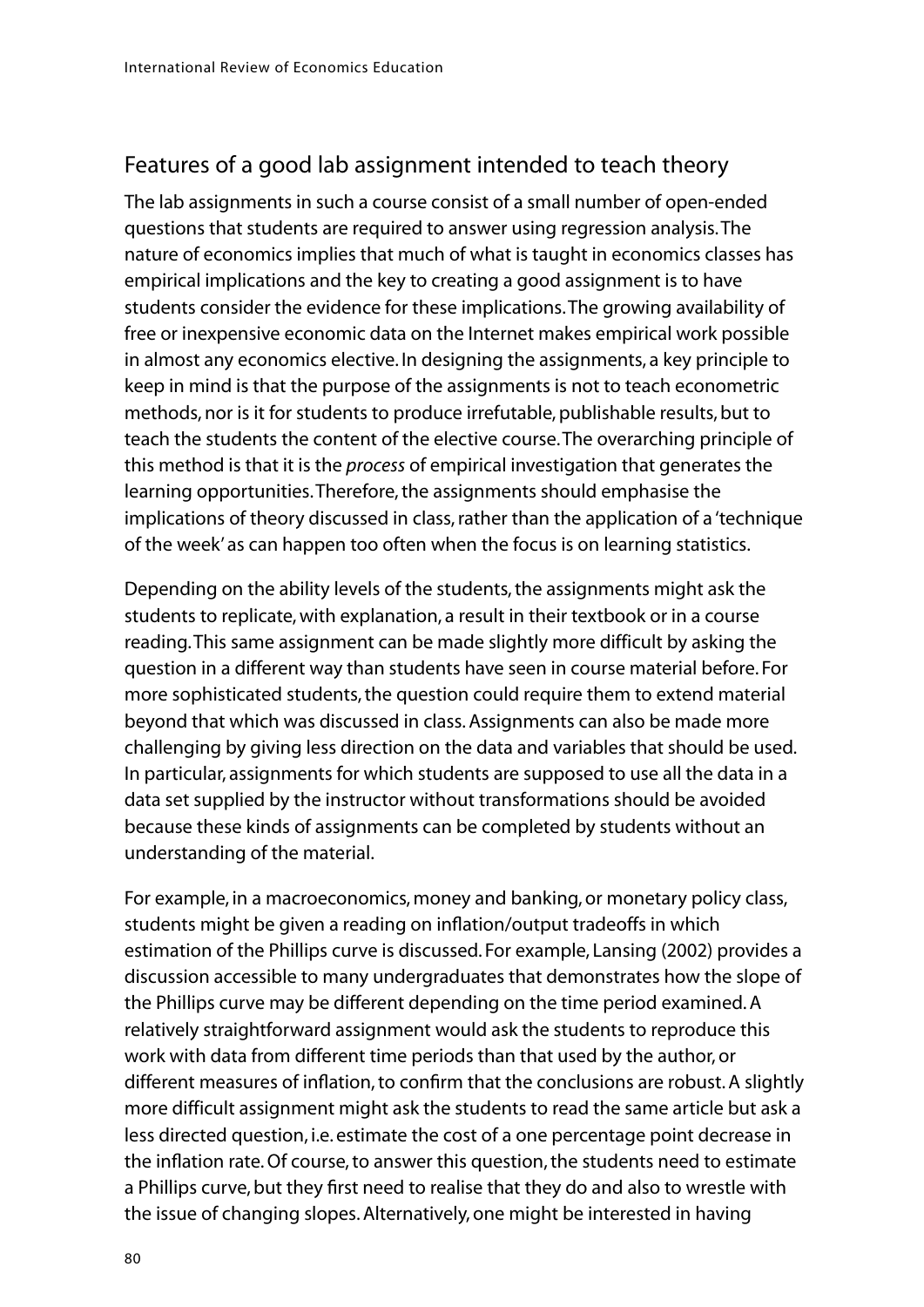students examine these relationships for a subgroup of the population (e.g. using unemployment rates for teenagers, females, Hispanic males, etc.) and discuss the policy implications of their results.

Finally, an even more challenging assignment might ask students a similar question, but would not provide a reading and would require the students to either reason through an empirical specification based on class discussions or find a relevant article themselves. For students who are inexperienced in using empirical evidence for their ideas, these kinds of assignments are very challenging because the way economics is currently taught does not often require students to consider how to form empirical specifications consistent with their theories. Much of the value in teaching content via labs comes from this very exercise – developing and justifying an empirical specification requires students to think very precisely about their ideas.

A good source for timely and interesting lab questions for a variety of classes can be found in publications intended for a policy-oriented audience (e.g. Fed publications, World Bank publications, many papers written at public policy think tanks). Many of these kinds of articles present empirical analysis that is very accessible to students who have had one statistics class.Two example assignments are shown in Appendix 1 and 2.

The value of asking open-ended questions becomes apparent when the students turn in their lab assignments. Invariably, no two lab reports will be identical.This provides a great opportunity for in-class discussion in which students compare the results of their analysis. In the course of the discussion, the instructor can help students identify the sources of their differences – usually either different theoretical assumptions or different ways of empirically modelling the same assumption.This kind of discussion is a critical step in using this tool as a way of imparting a deeper understanding of the material, and an unavoidable byproduct of this discussion is a better understanding of the methods too. In small classes, this discussion can happen among the entire class. In larger classes, students can be divided into smaller groups and asked to report the conclusions of their comparisons to the larger group.

Opportunities to use this assignment to teach other important skills also exist. For example, writing skills can be practised if lab reports take on the same format as a mini-research paper, starting with an introduction and literature review that would discuss relevant readings and topics from the class. (A sample set of instructions for lab write-ups that require this level of writing is included in Appendix 3.) Oral presentation skills might also be taught with this assignment if students take turns presenting their results to the class.The sophistication of the labs should increase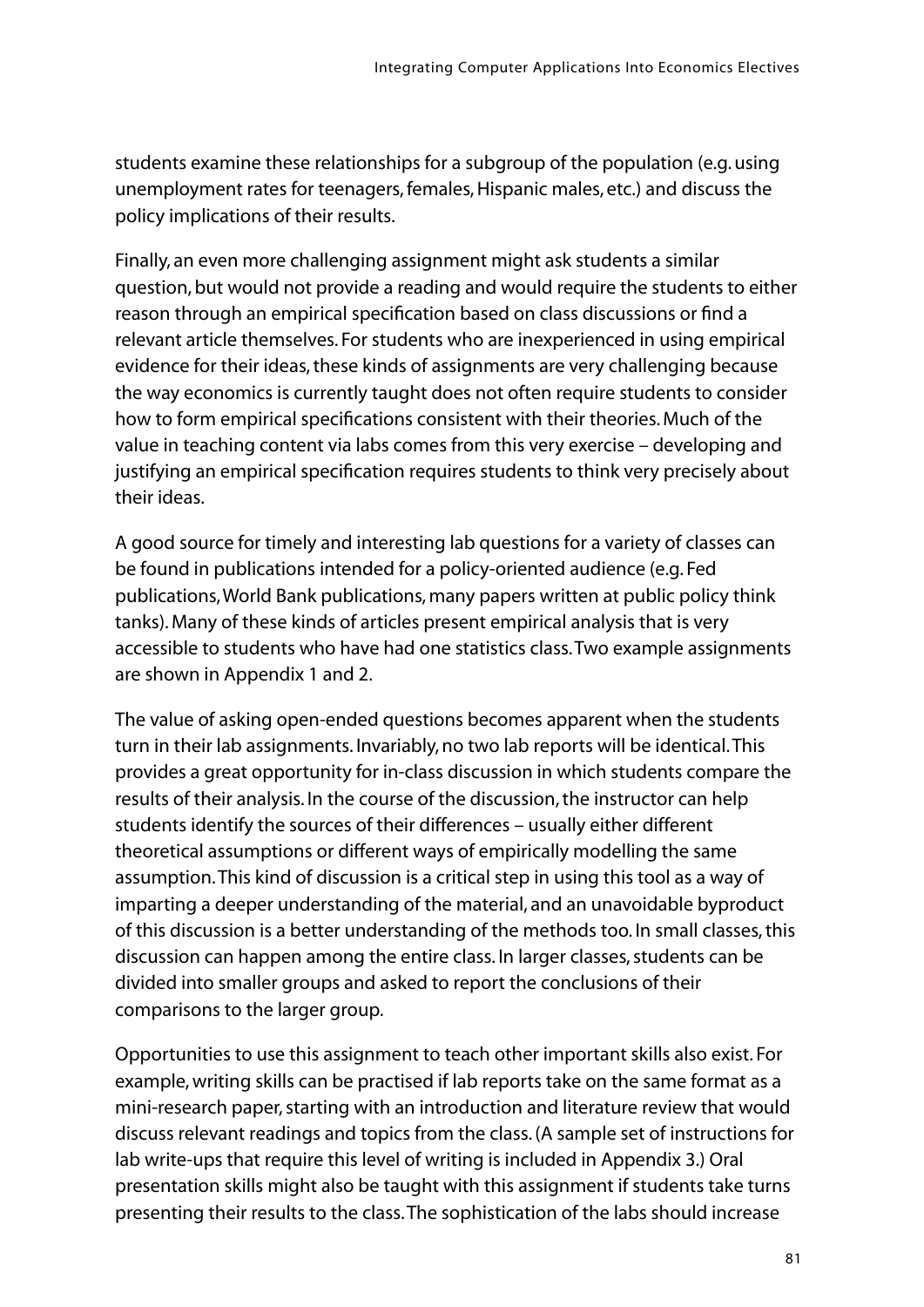over the course of the semester, with a first lab perhaps just generating some descriptive statistics and motivating further work. Depending on the ability levels of the students, the labs can evolve to requiring more subtle ideas and more sophisticated specifications as the semester progresses (e.g. dummy variables, interaction terms, qualitative dependent variables, IV estimation, panel data models). Some of the lab assignments might require students to learn statistical techniques beyond basic multiple regression but the teaching of new statistical techniques in this context should be limited. Ideally, the course would be taught within a programme that allowed students to be exposed to empirical analysis in a variety of electives to make the economics curriculum more cohesive. In such a case, if each course focused on only a few additional techniques, it would be feasible to expose students to a variety of advanced techniques over the course of their undergraduate career. If used in several different classes throughout the economics curriculum, this method might teach students a good bit of the content of an applied econometrics course.

## Benefits and drawbacks

There are many benefits to this approach to teaching undergraduate economics. One of the most important is that students will actually use the techniques they learn in their statistics classes, allowing them to make connections across classes. Even if students are currently using their knowledge of statistics to read material in more advanced courses, as we all know there is a big difference between reading about statistical analysis and doing it yourself. Another important benefit is that lab assignments offer students an alternative way of demonstrating their knowledge other than in-class exams. Diversifying the types of assignments helps the course appeal to students with different learning styles. In addition, the empirical understanding of important concepts gained through these types of assignments is a different kind of understanding than that gained by reading a textbook. Students who are working on lab assignments, even at a rudimentary level, will have a better understanding of assigned readings, including those that use more sophisticated empirical techniques.Thus, this approach complements well the standard way of learning economics.

Lab assignments also lend themselves well to giving assignments at different levels of difficulty. By requiring more sophisticated techniques or ideas, it is relatively easy to increase the difficulty of the assignments as the semester progresses, ensuring that students are challenged throughout the course. Furthermore, the process of considering appropriate empirical evidence for ideas can be quite difficult for students as they typically do not get many opportunities to do this as undergraduates. For those instructors who want to design classes that appeal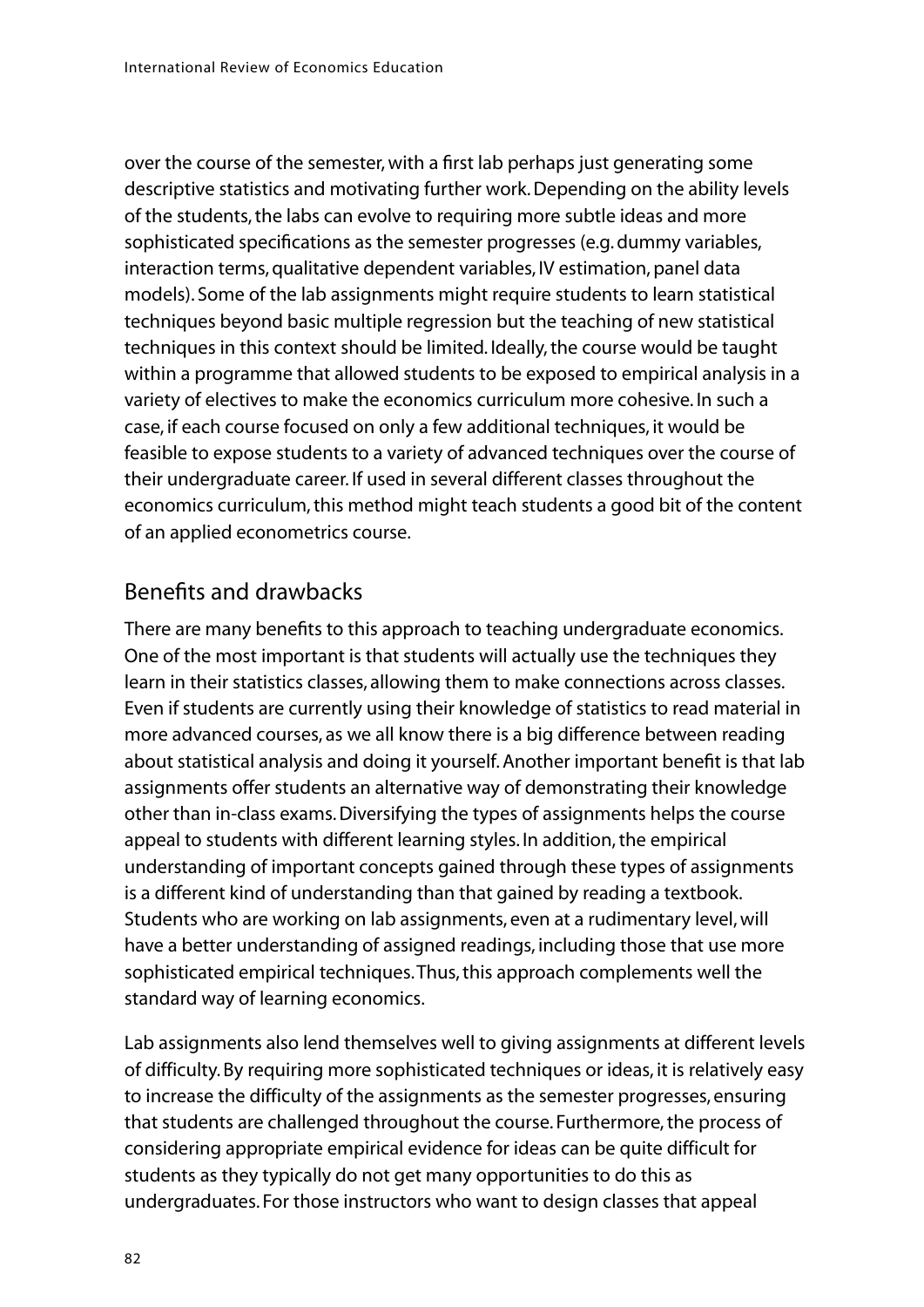particularly to hard-working and intellectually curious students, this approach is very useful.

Often, these kinds of assignments can help students get started on their own research project.Work initially done as part of an in-class lab assignment, especially one that relies on an open-ended question, can expand and evolve into a student's senior thesis or an independent research project. Realistically, lab assignments in a course will not turn into publishable research, but the exposure to the process can be a valuable and important first step in learning how to do empirical research. For the few students who are contemplating graduate school, lab assignments of this type can give them exposure to the research process that will be helpful to them as they enter an economics PhD programme.

Another benefit of this approach is that it accommodates extensions that facilitate the teaching of other important skills such as writing and speaking. As mentioned earlier, by requiring students to write up their results in a paper or present their results to the class in an oral presentation, students can also be taught writing and speaking skills.

Finally, teaching in this way has personal benefits for the instructor. It often leverages our own expertise as economists; and, for those in environments in which teaching and research is carefully balanced, it encourages a synthesis of the two activities.

Of course, there are drawbacks.The most important are related to additional constraints imposed by this method of teaching. First, in order to keep the course focused on content and not statistical technique, it is important for students to take a statistics course that teaches multiple regression analysis prior to taking the elective.This has the disadvantage of potentially discouraging students from studying economics as it puts another hurdle in front of students interested in the material taught in the elective classes. Also important, however, is the fact that this teaching method potentially requires more resources (i.e. smaller student to faculty ratios as well as reliable computing equipment). Students answering open-ended questions may require more help from instructors. In addition, to the extent that writing or speaking assignments are given in conjunction with the lab assignments, class sizes may need to be reduced to make these components successful as well.

Finally, one must also take into account that by emphasising empirical work, given time constraints, other work may be de-emphasised in class. Instructors can minimise this concern by assigning straightforward parts of the textbook for students to read and learn on their own.This strategy is facilitated by choosing a textbook that is very accessible to the students.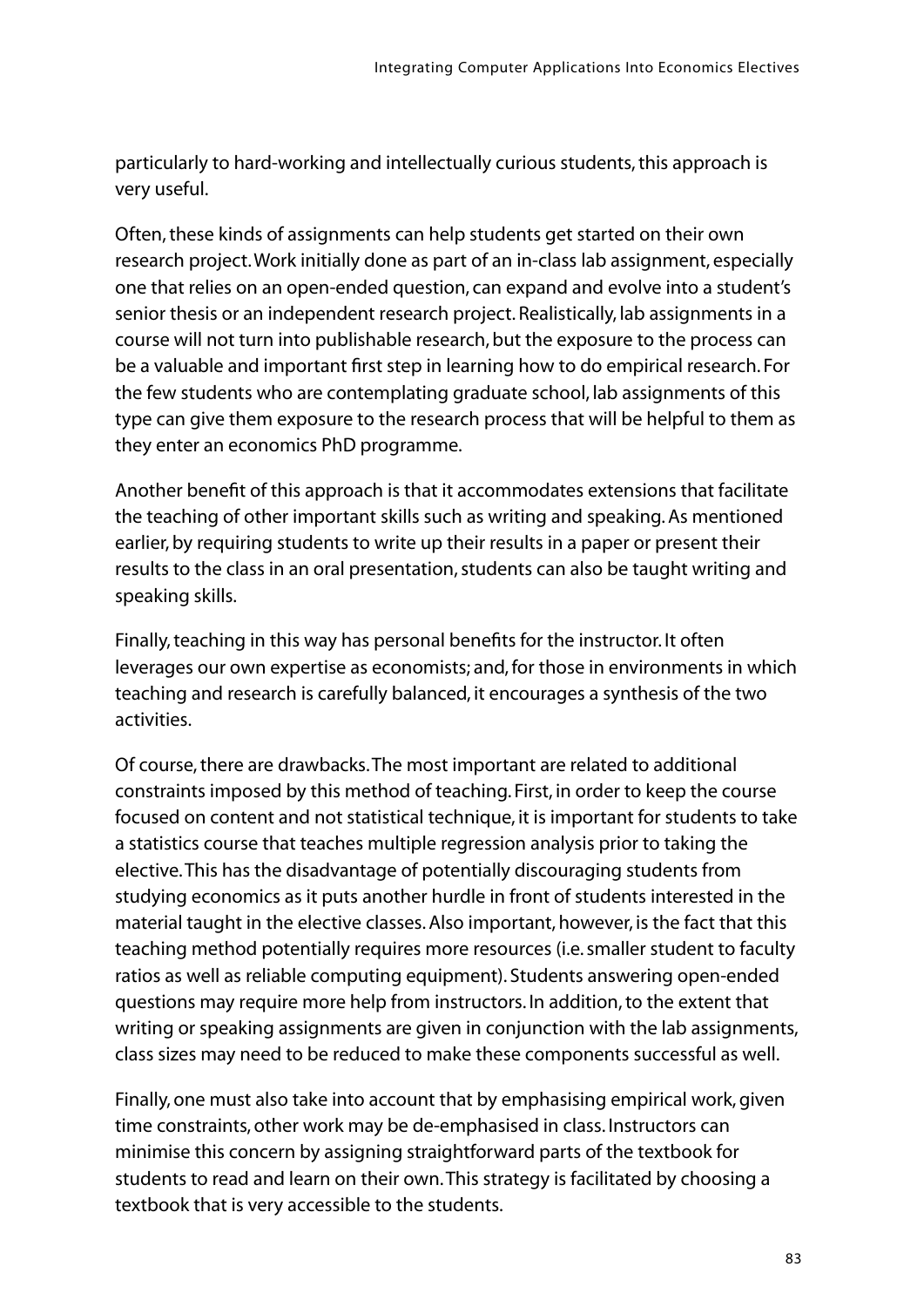# Details on the assignment: an example from an economic growth class

Although this teaching technique has a wide application in most fields taught in the undergraduate economics curriculum, this section provides more detail on how this strategy has been implemented in my class on economic growth.This class is an upper-level elective with prerequisites of intermediate micro, intermediate macro and an economic statistics class in which students have been introduced to the concept of multiple regression. In addition to the labs, students in this class are also responsible for reading carefully selected journal articles with empirical components that complement the lab assignments in class. Each of them takes a turn making a 10 to 15 minute presentation of the main points of one article and relating them to previous articles and class discussions. Several of the students in the class are completing a capstone experience for the major and are required to write a final paper that makes a policy recommendation that enhances long-run growth in a specific country and uses regression analysis as supporting evidence for at least one of their points.The labs in the class prepare the students to be able to complete this final assignment, which is one step closer to independent research. An example of the senior project assignment is included in Appendix 4.2

The level of econometric sophistication of the students is relatively low at the beginning of the semester. Students generally know how to run multiple regressions, but have not had much practice doing so and have no clear ideas of how to match up theory and evidence. I spend one class at the beginning of the semester reviewing key regression concepts, but most of the learning of statistics methods in this class is accomplished as the students themselves develop a need to know more about methods because they come to understand that they need to use them.

The first lab of the semester is completed within the first two weeks of classes and its purpose is to simply introduce students to the data and some facts about the world distribution of income that motivate many of the topics of the course throughout the semester. I compile one large data set for use in all the labs and make that available to the students.The data set contains about 100 variables compiled from World Bank Development Indicators, Penn World Tables and data made available by authors of journal articles. Although it is true that much of the data for many macroeconomic topics can be found on the Internet, manipulation of that data can be time consuming for the students and it is a much more effective learning experience if the students spend more of their time on analysis.

After the first, mostly descriptive, lab, subsequent labs require students to become more sophisticated in their analysis.The next lab requires students to use multiple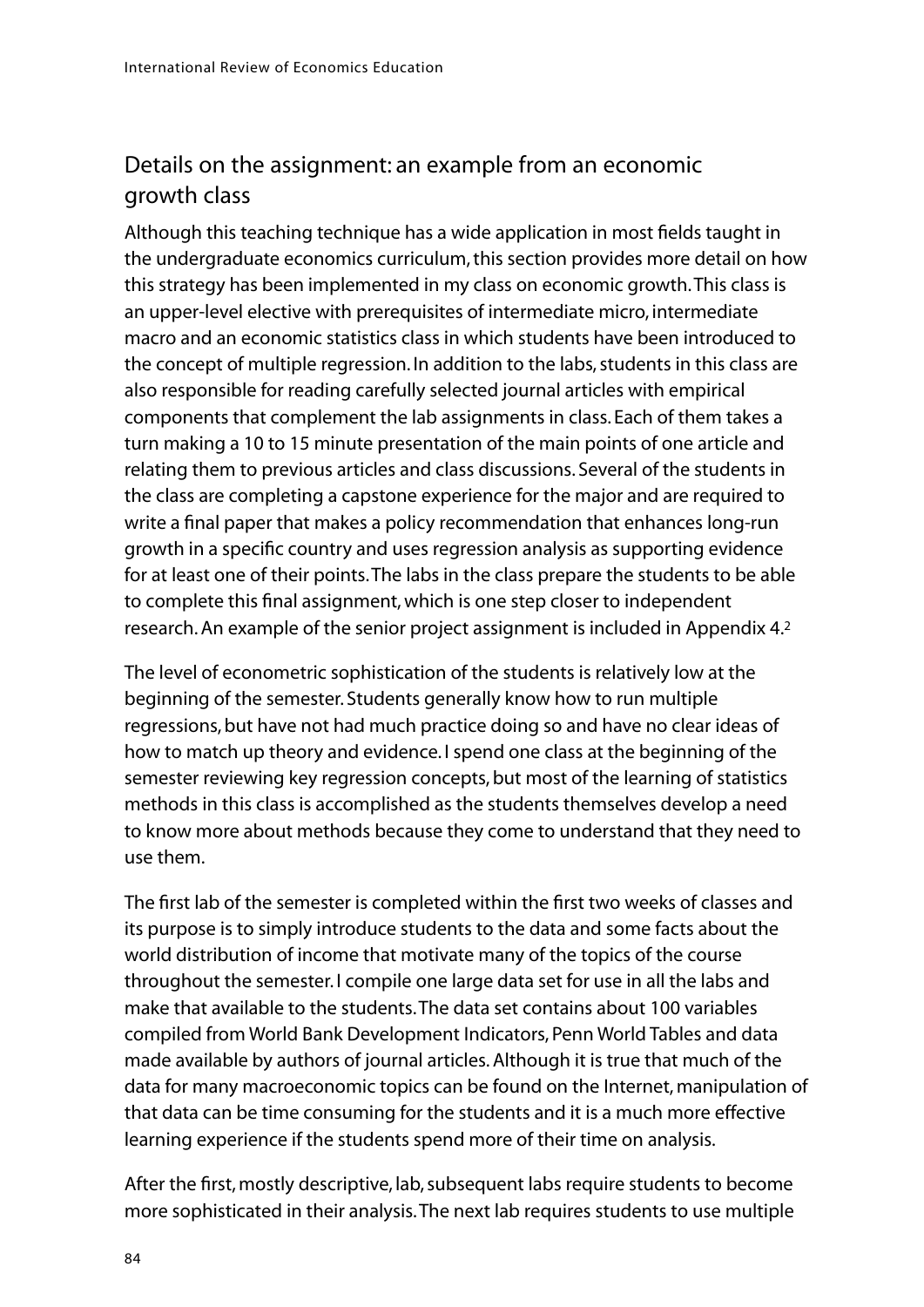regression analysis to explain an important growth variable such as investment or education and a third lab might require even more sophistication by requiring students to transform variables or use interaction terms to support their ideas. As might be expected in a course in economic growth, endogeneity and causality are key issues in the journal articles the students are reading, and we do spend some class time discussing the importance of and ways of addressing these issues.The last lab of the semester requires them to address these issues, possibly with instrumental variables estimation.

Each lab is started in class, although students cannot finish them in one class period. I do require that, in the initial lab period, they work with one other person in the class to help them get started, but give them the option to do a joint or independent write-up. In teaching during the actual lab period, it is important to balance the students need for clear direction against the benefit of allowing them to think about questions for which there is not obviously a right answer. I do emphasise to the students that they need to start with their ideas and then work out the empirical implication of these ideas. Although giving them one large data set with many variables reduces the temptation to run hundreds of regressions, the concept that the theory should determine the empirics can be difficult for some students. Much of the teaching during this initial lab period is, in fact, comprised of conversations with the students about exactly what their ideas are.

As students make progress during the lab period, they can be prodded into fruitful directions with leading questions from the instructor. Examples of these kinds of questions include:'Do you think each year of education is equally valuable?','Will the effect be the same in poor countries and rich countries?' or 'Do you think investment in 2000 can affect growth over the 1960 to 2000 time period?'These questions are then followed up with more specific questions about what their answer implies about the empirical specification (e.g. dummy variables, interaction terms, appropriate time lags.) My goal at the end of each lab period is to have every student leave with an understanding of the question they are answering in the lab and the methods they will use to answer it.

# Measures of success

Ideally, to test the effectiveness of this method, one would like to be able to randomly assign students in the same class with the same instructor to a control group and an experimental group in which the students in the experimental group did the additional lab assignments, but the students in the control group did not. However, as explained above, effectively using this technique requires that it be integrated into the entire course and doing so alters slightly how class time is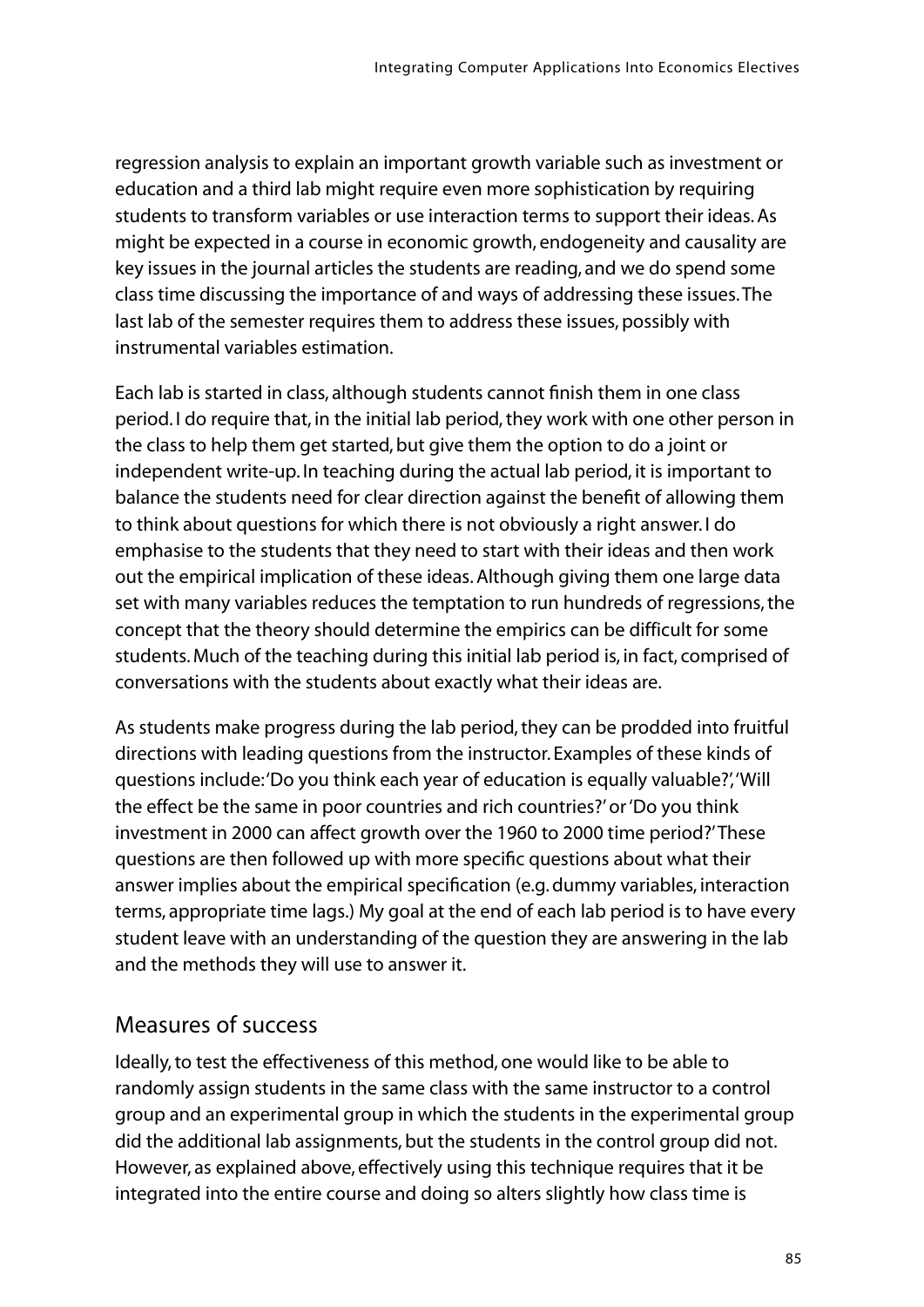spent.Therefore, it is not feasible to have such an experimental design. An alternative way of evaluating the success of this teaching technique is to ask whether or not students enjoyed the course more.This kind of evidence can be found in teaching evaluations. Over the past nine years, I have taught two elective courses, monetary policy and an economic growth class. In some years, the courses were taught in the traditional manner, and in others the courses were taught following the methods described in this paper. All together, there are nine sections, with four being taught in the traditional manner and five being taught using computer applications.Whether taught with or without the labs, all sections were approximately the same size.

Evidence from the narrative part of the course evaluations supports the idea that students enjoyed the course more when the computer applications were included. Although some students admit that they do not like what is perceived to be extra work in this class, almost all of them recognise the value. Students overwhelmingly report on course evaluations that the experience is challenging and rewarding, allowing them to explore ideas outside of the textbook. For example, one student wrote,'I really liked the way the course was designed… we were able to take what we learned and apply it instead of studying just a bunch of graphs.' Another student echoed that sentiment,'The class wasn't simply based on the textbook – we found our own evidence to support the theories.' In contrast, a student in the more traditionally taught course complained that the structure of the course was 'predictable'.

The sentiments expressed in these comments are borne out by a more systematic compilation of ratings of the course. Although the college-wide teaching evaluations do not query the students about their knowledge of economic theory, they do ask the students to rate the overall effectiveness of the course and the teacher.Table 1 summarises the results of the answers to these two questions by the methods used to teach the class.

|                          | <b>Teaching Method</b> |                                       |                                             |
|--------------------------|------------------------|---------------------------------------|---------------------------------------------|
|                          | Traditional            | Integrate<br>Computer<br>Applications | p-values for<br>difference in<br>means test |
| <b>Effective Course</b>  | 5.4                    | 5.6                                   | .07                                         |
| <b>Effective Teacher</b> | 5.5                    | 5.7                                   | .04                                         |
| Number of Observations   | 66                     | 76                                    |                                             |

**Table 1:** Summary of Course Evaluations by Teaching Method

Note: Questions asked on a 6 point scale with 6 being the highest rating.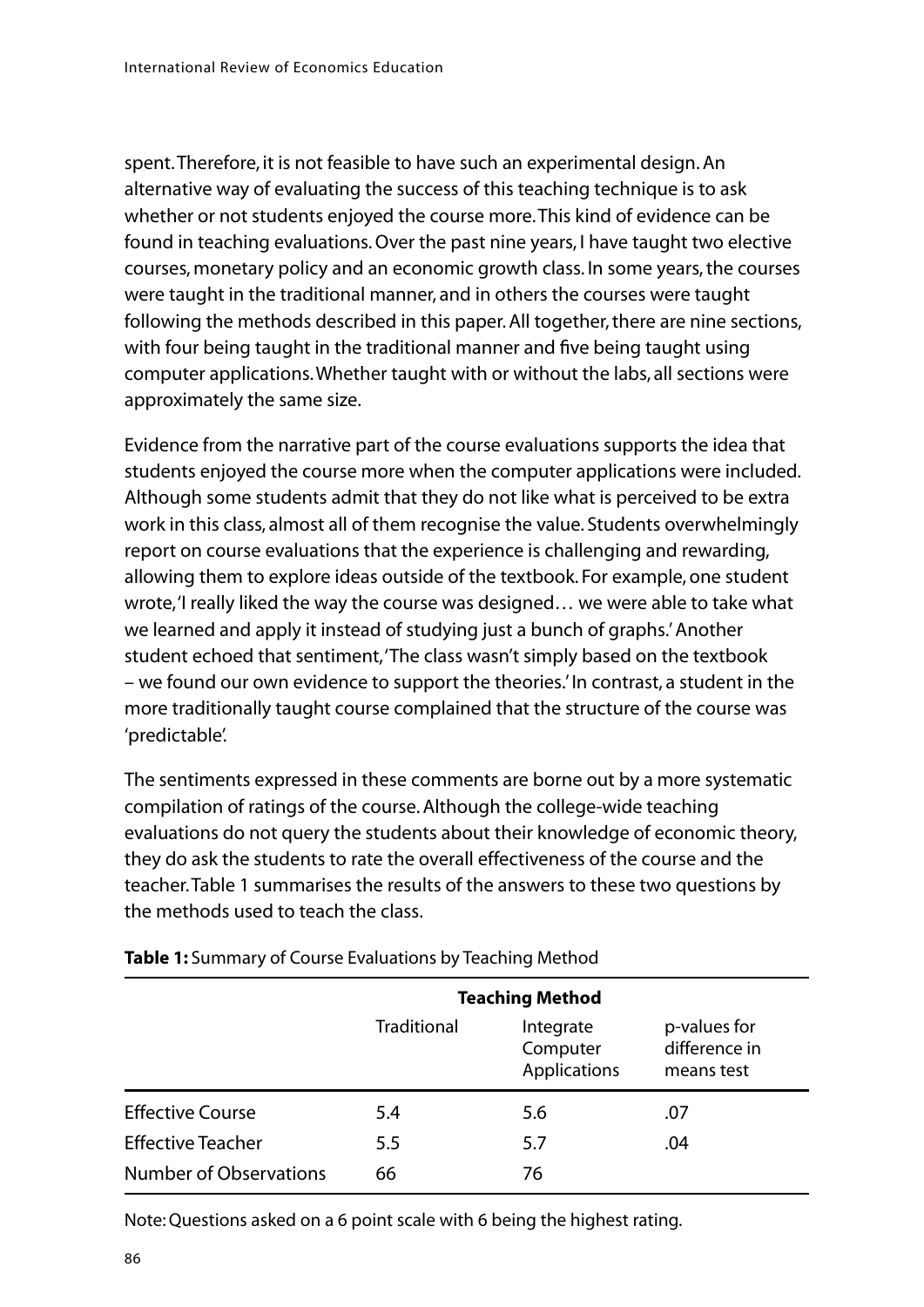In both cases, the students in the courses that integrated computer applications rated both the course and the teacher as being more effective, suggesting that, on average, students were more satisfied with the class when computer applications were integrated. Although, the magnitude of the changes is not large, it should be noted that the upper bound of the scale is six, making improvements in the average rating more difficult as the upper bound is approached.This informal evidence from course evaluations points to the conclusion that this method not only causes students to enjoy the course more, but it also actively engages students in the study of economics.Together with the evidence from the economics education literature discussed in the introduction, this suggests that using computer applications is an effective teaching technique.

## Conclusion

This paper has described a way in which lab assignments can be integrated into economics electives. Some evidence has been presented that suggests that students enjoy economics courses more when they are taught in this way and are more actively engaged in the material. Lab assignments also provide opportunities to teach a broad skill set that is important to many undergraduate economics majors.The key feature of these assignments is that their primary purpose is to use empirical methods to teach economic theory.

# Appendix 1: Sample lab for a money and banking, monetary policy or macroeconomics elective

### *Determinants of inflation expectations*

Expectations play a very important role in determining future economic activity; and, in this lab, you will explore the determinants of inflation expectations.

The data provided includes a measure of inflation expectations from the Philadelphia Fed Survey of Professional Forecasters.The data in the variable called, expinfl, is the one year-ahead forecast of annual inflation by the respondents to this survey. In other words, the data for the 4th quarter of 2005 represents the forecast of annual CPI inflation made for 2005:Q4 in the 4th quarter of 2004.

As you consider the appropriate empirical specification, please be sure to consider the appropriate lags of variables to use in your regression as well as whether the relationships you are testing require you to consider levels or growth rates of your independent variables.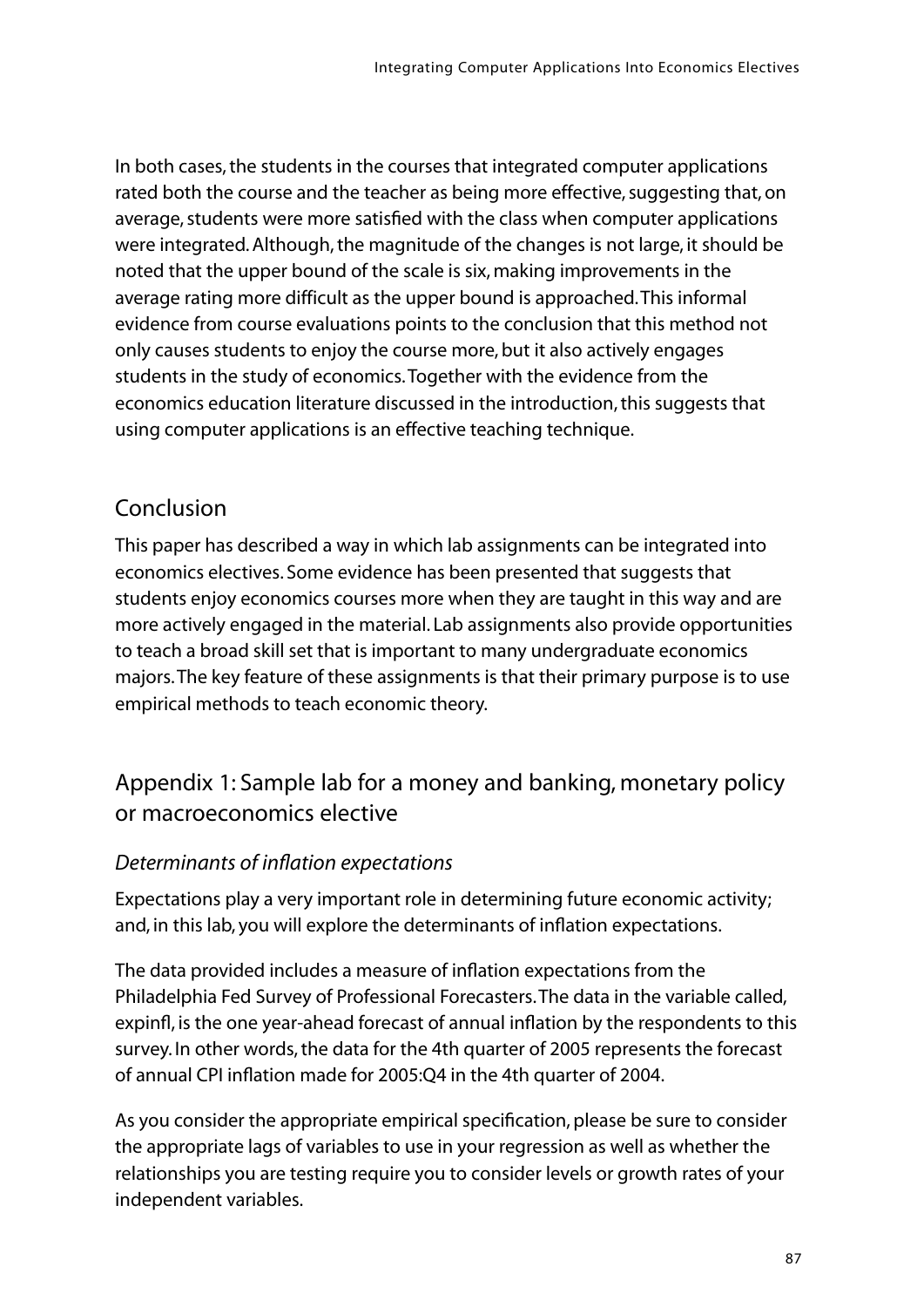A thorough write-up will:

- describe the economic theory behind the development of your regression equation
- discuss the importance of expectations in determining economic activity and the importance of these expectations for monetary policy makers
- discuss different theories of expectation formation and the support that your results provide for each.
- evaluate your regression equation and discuss the relative importance of each of the independent variables you use in your regression in influencing expectations.

With the exception of the inflation expectations data, which was obtained from the Philadelphia Fed, all data for this lab was obtained from Economagic.com.Variable labels in the Stata data set provide data definitions.

## Appendix 2: Sample lab for a development, economic growth or labour course

#### *The value of education*

Policy makers often have to make difficult choices about the best way to allocate limited resources. Education is one means of making workers more productive and raising incomes. But, of course, resources spent on education are resources not spent in some other potentially useful way.

In this lab you will help to inform this policy decision by answering the question: what is an extra year of education worth? More specifically: if the average education of the labour force is increased by one year, how much higher can the typical country expect per capita income to be 25 years from now?

In determining how to answer this question, be sure to draw on the growth theory that you have already learned. Discuss your regression specification, the confidence that you have in your results and consider potential omitted variables as well as the direction of causation between your dependent and independent variables.

Keep in mind that your overall objective is to provide information that would be helpful to policy makers.Therefore, be sure to explain your data and methods and include a recommendation in your conclusion.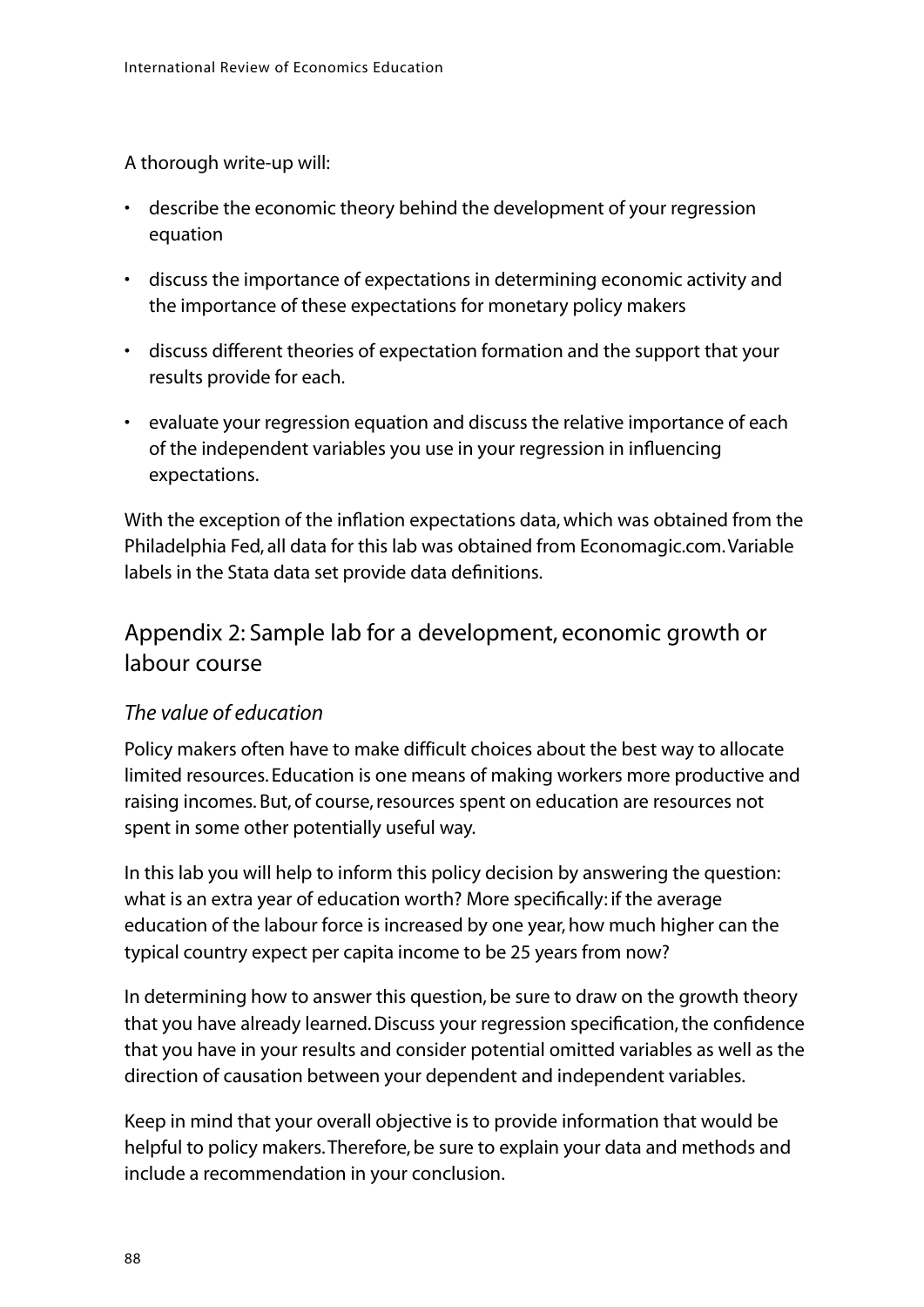Note:This lab is one of several labs written by the author to accompany Weil (2005). More examples of several labs designed for a course in economic growth by the author can be viewed at http://wps.aw.com/aw\_weil\_econgrowth\_1/ 0,9337,1443702-,00.html 3

# Appendix 3: Sample write-up instructions for a course that emphasises writing

All lab reports should contain the following sections.

#### *Executive Summary/Abstract*

In this section you will succinctly state your main findings. Often this section will be only a few sentences, but a reader of this section should be able to determine quickly what you have done and what your conclusions are.This section should be written after the rest of the paper is completed.

### *Introduction and Literature Review*

In this section, you will introduce the question you are trying to answer or the hypothesis you are testing.You should motivate the reader in this section by explaining the importance of this question.You should also review the current literature related to your question (i.e. the class readings and the textbook) to help to put your work in context.

#### *Data description*

In this section you will describe the source and nature of your data. Often descriptive statistics (e.g. means and standard deviations) are presented as a way of introducing your data.

#### *Analysis*

The analysis section contains the details of your investigation. In this section you should explain your method of analysis. In other words, you should answer the question:Why did you use the techniques you used to answer the question you posed in the introduction? You should also present your results in this section. Often, you will include graphs or tables that summarise your results.

### *Conclusion*

In the final section of your lab, you should state your main conclusions.You should discuss any important limitations of your analysis, stating what data or information you would have liked to have in order to answer your questions more thoroughly.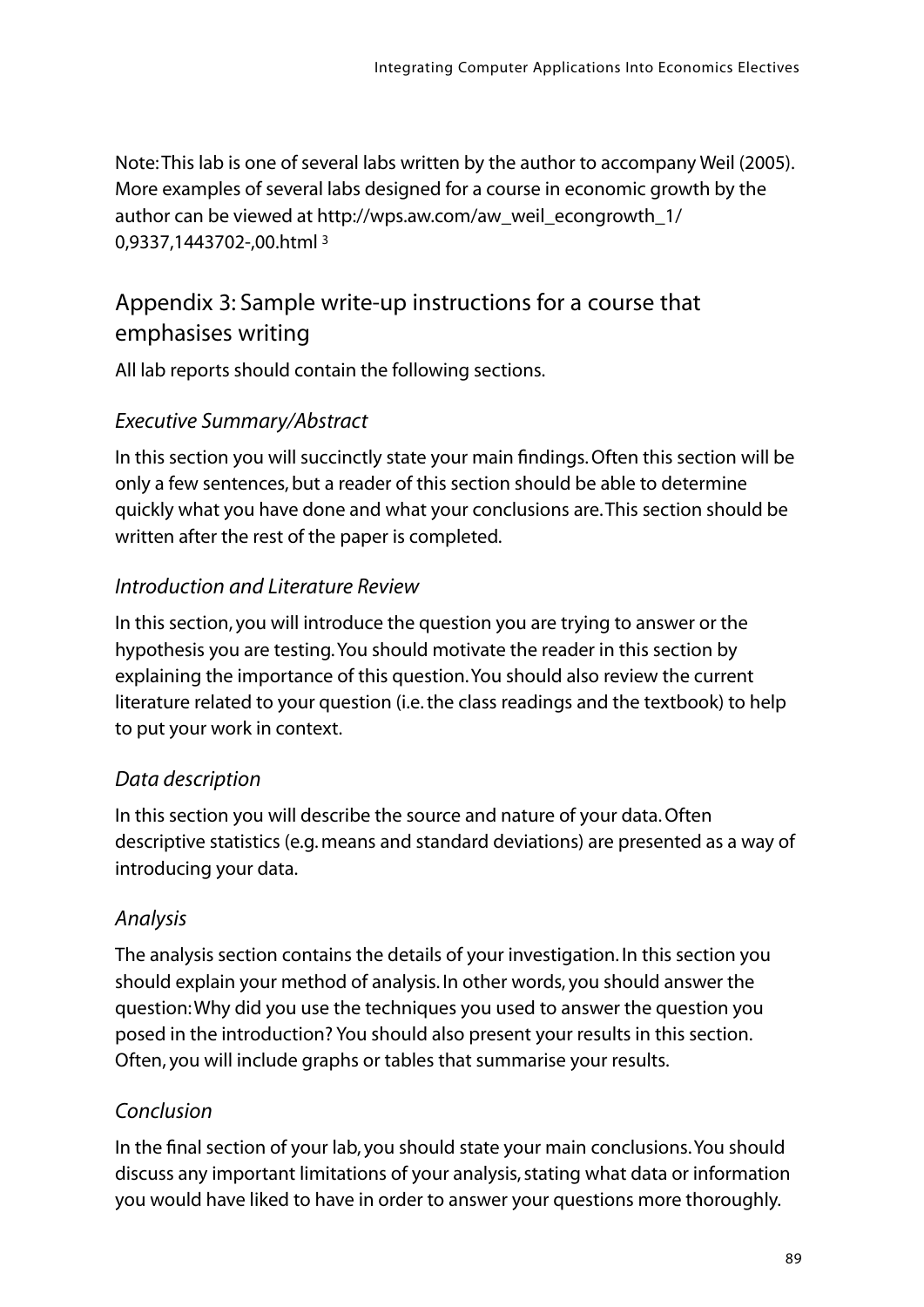## Appendix 4: Sample assignment for a capstone experience

There are two required parts of this assignment: a research paper and an oral presentation during the last week of classes.

#### *Assignment*

You have been hired as a consultant to the government of a specific country to analyse that country's current prospects for growth and make recommendations for policies that could help to improve that country's growth performance.Your assignment for this class is to prepare a written report and give an oral presentation stating your findings. In writing your report, you can assume that the government officials have taken (and passed!) all the prerequisites for this class. Each of your recommendations must be justified with either economic theory or with some empirical evidence that you supply (i.e. you need to run a regression.) At least one of your recommendations must be supported by theory and at least one must be supported by theory and empirical evidence. (You may have as many as four or five recommendations in total.) You should also use the results of economics journal articles to support your points.

#### *Choosing a country*

You must choose a country by [date to be arranged]. Nobody may choose to study the United States.To ensure that everybody learns something from your presentation, each senior project student must choose a different country, preferably in different regions of the world (e.g. Latin America, East Asia, Sub-Saharan Africa, Europe, Former Soviet Bloc countries, North America). Countries will be assigned on a first-come/first-serve basis. Prior to selecting your country, I highly recommend that you do some preliminary reading to make sure that the issues facing your country are of interest to you.Two sources of country-specific information are the International Monetary Fund and the World Bank (see links on this course's home page).The staff of the International Monetary Fund periodically prepares Country Reports that give detailed information on many countries. (Go to the IMF website, click on publications and then search on IMF Staff Country Reports to see a list of the reports available. Many can be downloaded from the Internet immediately, but some are only available in hard copy, and obtaining them involves both a fee and a delay.)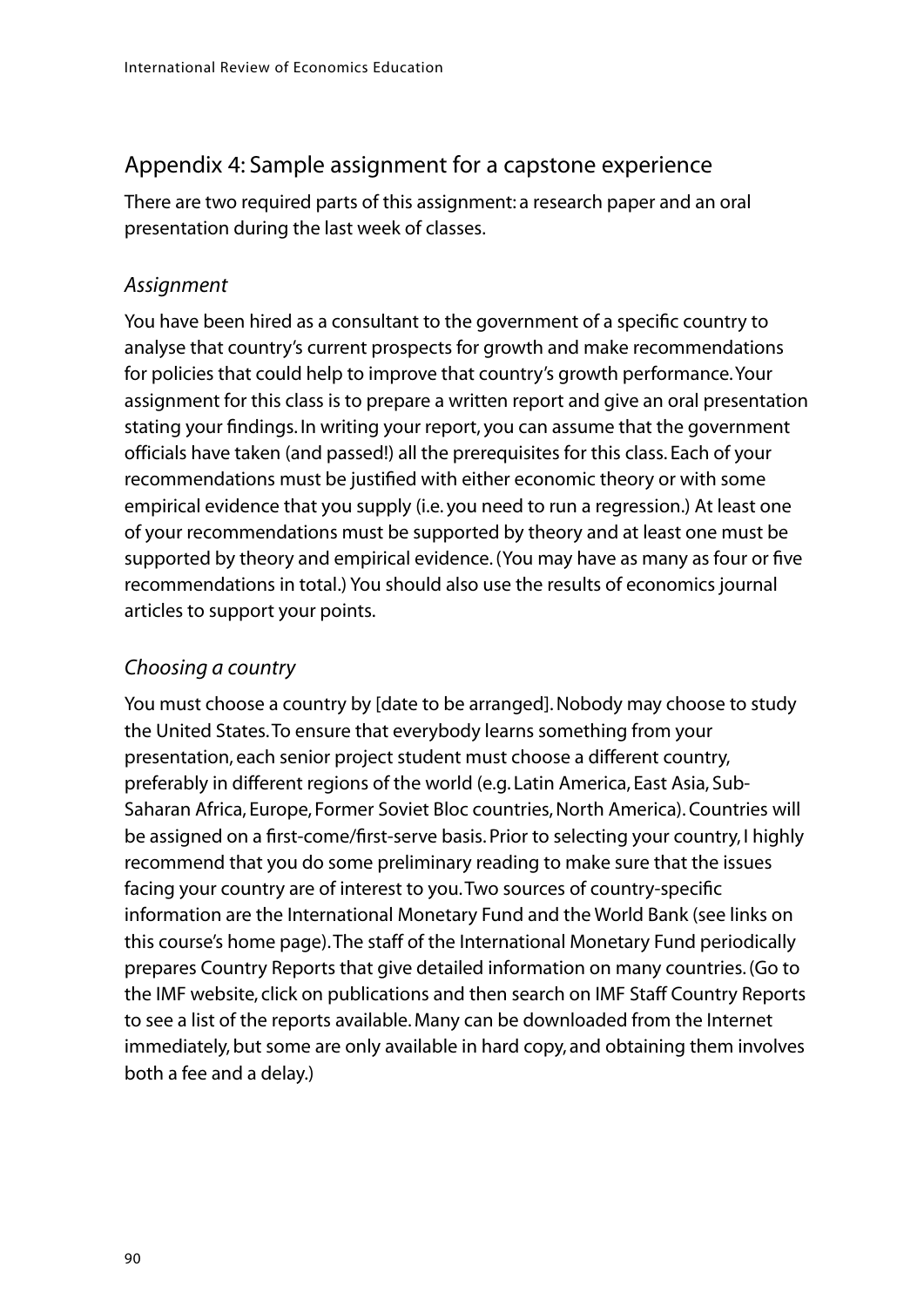#### *Guidelines*

Your paper should be approximately 15 pages in length (excluding exhibits). However, its length may vary slightly from this number, depending on the issues you discuss. However, if you find that your paper is less than 14 pages, you should reconsider whether or not you have covered the topic thoroughly. Under no circumstances should you write a paper that is longer than 20 pages.

The oral presentation should last between 15 and 20 minutes. Presentations that are longer than 20 minutes will be stopped before they are completed.

## References

Becker, William E. (1997) 'Teaching Economics to Undergraduates',*Journal of Economic Literature*, 35: 1347–73.

Becker, William E. and Watts, Michael (2001) 'Teaching Methods in U.S. Undergraduate Economics Courses',*Journal of Economic Education*, 32(3): 269–279.

Kendrick, David A., Mercado, P. Ruben and Amman, Hans M. (2006) 'Computational Economics: Help for the Underestimated Undergraduate',*Computational Economics* 27(2–3): 261–271.

King, Paul G., and Ross M. Laroe (1991) 'The Laboratory-Based Economics Curriculum', *Journal of Economic Education* 22(3): 285–92.

Lansing, Kevin J. (2002) 'Can the Phillips Curve Help Forecast Inflation?' *Federal Reserve Bank of San Francisco Economic Letter*, Number 2002–29.

Salemi, Michael K. (2002) 'An Illustrated Case for Active Learning', *Southern Economic Journal*, 68(3): 72131.

Santos, Joseph and Lavin, Angeline M. (2004) 'Do as I Do, Not as I Say: Assessing Outcomes When Students Think Like Economists',*Journal of Economic Education*, 35(2): 148-61.

Simkins, Scott P. (1999) 'Promoting Active Student Learning using the World Wide Web in Economics Courses',*Journal of Economic Education*, 30(3): 278–87.

Weil, David N. (2005) *Economic Growth*. New York: Pearson Addison Wesley.

## **Notes**

- 1 See Becker and Watts (2001) for a survey of teaching methods in undergraduate economics courses.
- <sup>2</sup> The students who are enrolled in the class but not completing the senior project do an alternative, less rigorous assignment.
- <sup>3</sup> Exhibit B', found on the website http://wps.aw.com/aw\_weil\_econgrowth\_1/ 0,9337,1443702-,00.html, the online accompaniment to the text Weil, Economic Growth, copyright 2005 Pearson Education, Inc. Reprinted by permission of Pearson Education, Inc., publishing as Pearson Addison Wesley. All rights reserved.